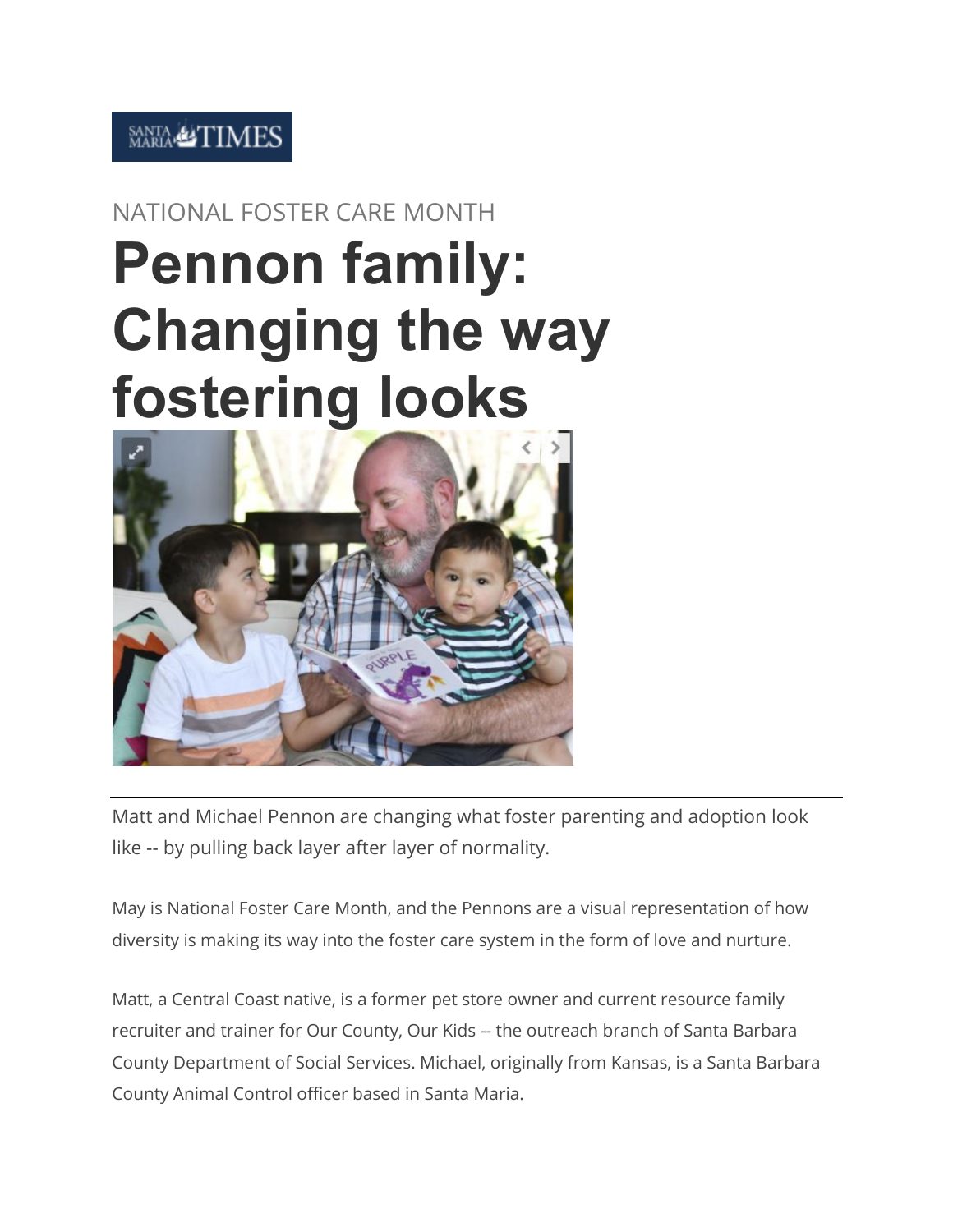Matt explained that it is becoming less unusual to see gay couples fostering children, as well as interracial couples fostering children who might also be of a different race.

Matt and Michael happen to be all of the above, and their three children are of Hispanic descent.

"We just call it a blended family, where we have so many different cultures," Matt said. "We love enjoying that and respecting where everyone came from."

"We want kids to be in a normal home, no matter what normal is," he said. "It's about providing that stability they didn't have. These kids didn't have a choice in the matter, and they deserve the opportunity to thrive."

He decided to start working as a resource family recruiter and trainer with Our County, Our Kids after the experience of fostering their children, he said, laughing about ending up with three children after the couple thought they only wanted one.

Our County, Our Kids is a program of the Child Welfare Services Division of the county's Department of Social Services, and is the information, resource and support provider for resource parents and caregivers who are fostering or adopting through the county. Potential resource families also are recruited and training provided through the program.

In Santa Barbara County, of the over 400 foster care children in the system on average per month, 75 percent typically come from North County. The majority of children are between the ages of newborn to 17, but Our County, Our Kids serves young adults up to age 21.

Last year, none of the adolescents aged 16 to 18 in the foster care system were placed in homes with resource families, and only 7.8 percent of children aged 11 to 15 were taken in by foster families, signifying a great need for foster families for older-aged children in the county, according to the Santa Barbara County Department of Social Services.

On the job, Matt often tells potential foster, or resource, families his own story.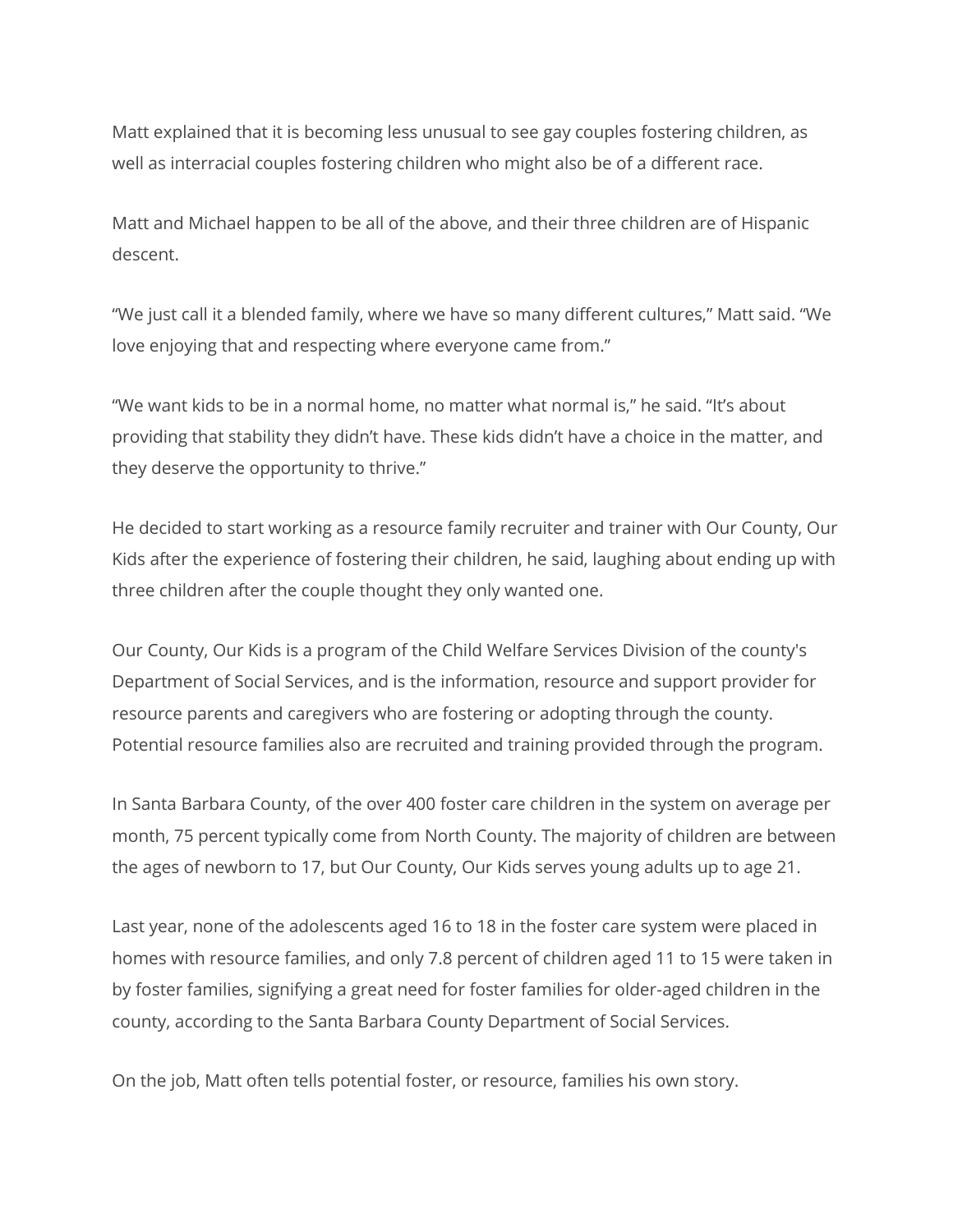"Sharing my story is a huge part of bringing perspective to families about what to expect and what the process is like," Matt said. "They see diversity, options, and that it's all about loving that child."

"It's an amazing thing to come full circle in this process," Matt said. "Walking alongside a child from foster placement to adoption is not an experience you get to have as a traditional parent. You make a difference in their lives whether they're in your family for two days or two years."

Matt also said that becoming foster parents made a positive impact not just in several children's lives but, also, in his own relationship.

"The diversity of our family is the best part about it," Matt. "But we have also become a much stronger, more patient couple. We communicate better and have set more goals for each other and for our family."

With the couple's 8-month-old son Mateo on his lap, Matt said that beyond peeling back "normalcy" layer by layer, their family really is a normal family that enjoys spending time, traveling and eating dinner together.

"It's really big to Michael and I to sit down and eat dinner as a family," Matt said. "No cellphones, we just talk about our day. We tell each other our favorite word of the day."

He explained that he and Michael hope to raise their children the "old-fashioned way" -- let them play outside until dark, learn by experience, teach them about respect, and give them responsibilities.

Matt said one day he hopes that race and sexual orientation are not things people still consider relevant when it comes to making up a good family. He often recruits single parents and gay couples -- essentially people and families from all walks of life -- if they have the resources to take care of and love a child unconditionally.